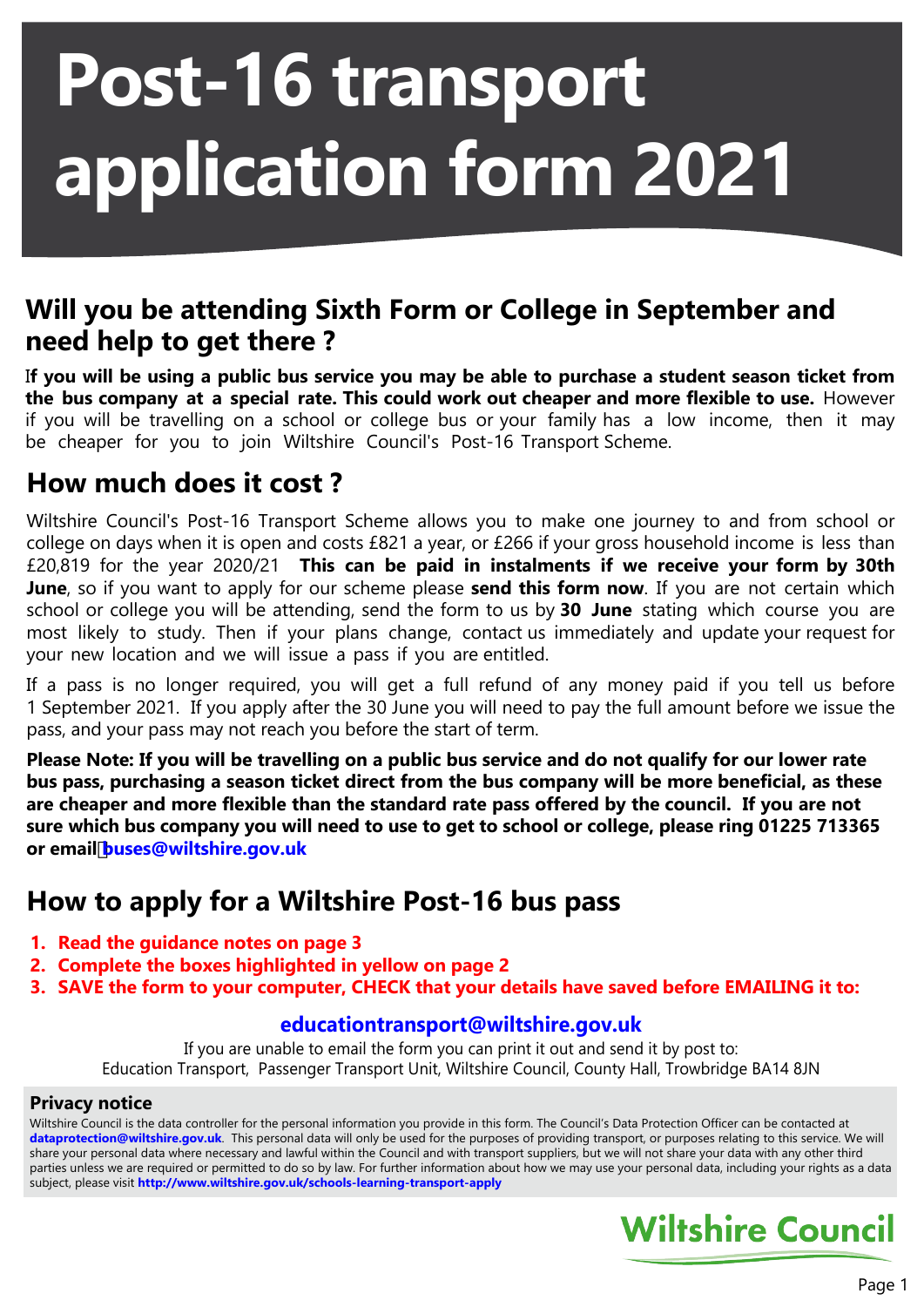# **Post-16 Transport Form 2021/2022**

**Read the notes on pages 3 and 4 before completing this form.**

| <b>Surname of student</b>                                                                                                                                                                                                                                               | Name of school or college to which transport<br>is required Select from the drop down list below.                                                                                                                        |
|-------------------------------------------------------------------------------------------------------------------------------------------------------------------------------------------------------------------------------------------------------------------------|--------------------------------------------------------------------------------------------------------------------------------------------------------------------------------------------------------------------------|
| First and second name(s)                                                                                                                                                                                                                                                | • Wiltshire College sites are listed under 'Wiltshire'.<br>Schools are listed by town/village name.<br>If the school is not in the drop down list please type or                                                         |
|                                                                                                                                                                                                                                                                         | write in:                                                                                                                                                                                                                |
| Sex (M/F)<br>Date of birth (dd/mm/yyyy)                                                                                                                                                                                                                                 | Date from which transport is                                                                                                                                                                                             |
|                                                                                                                                                                                                                                                                         | required (dd/mm/yyyy)<br>Allow up to 3 weeks for your application to be processed.                                                                                                                                       |
| Home address, permanent residence - i.e. where student is registered<br>for child benefit purposes.                                                                                                                                                                     | <b>Payment section</b> (tick one box only)<br>Tick the option of your preferred method of payment                                                                                                                        |
| House name, No.                                                                                                                                                                                                                                                         | I will send/have enclosed a cheque for £821/£266 made<br>payable to Wiltshire Council with student's name on the<br>reverse (delete as appropriate).                                                                     |
| <b>Street</b>                                                                                                                                                                                                                                                           | I will pay by credit/debit card (payment details will be<br>sent on approval of your application)                                                                                                                        |
| Village or area of town                                                                                                                                                                                                                                                 | I will pay by instalments, spread up to the start of February                                                                                                                                                            |
| Post town                                                                                                                                                                                                                                                               | 2022. Please send me an invoice. (Applications to pay<br>by instalments must be received by 30 June 2021).                                                                                                               |
| Postcode is essential $\widehat{\mathbb{S}}$                                                                                                                                                                                                                            | (The first pass will be valid until February, if all payments are met<br>the second pass will be issued, however if we are waiting for low<br>income evidence the pass will be valid until October half term).           |
| <b>Home telephone</b>                                                                                                                                                                                                                                                   |                                                                                                                                                                                                                          |
| <b>Work or mobile</b>                                                                                                                                                                                                                                                   | Lower rate (tick if lower rate applies)                                                                                                                                                                                  |
| <b>Email</b>                                                                                                                                                                                                                                                            | I will send a copy of ALL pages of my Tax Credit Award Notice (TCAN)<br>valid for 2021 to 2022, or I will send my 3 full, most recent Universal<br>Credit statements including entitlement and deductions.               |
| (private)                                                                                                                                                                                                                                                               | Alternatively scan and email the document/s to<br>educationtransport@wiltshire.gov.uk                                                                                                                                    |
| Note, to reduce paper usage we will be responding to your application by<br>email. Ensure you provide a current private email address if you have one.                                                                                                                  | If you pay for the travel pass but do not have your benefit evidence<br>yet you will be issued with a pass valid for at least six weeks to<br>give you more time to submit your evidence when it arrives.                |
| Full Title of Course (state qualification, level and subject)(e.g.<br>BTEC National Diploma in Engineering OR A levels - state subjects)<br>(please note some full time courses may only be 2/3 days and therefore there<br>may be a more cost effective way to travel) | I certify that I have read, understood and accepted the notes in<br>this document, explaining the conditions attached to the Post-16<br>Transport scheme.                                                                |
|                                                                                                                                                                                                                                                                         | I confirm that the student will comply with the code of conduct<br>shown on page 4. I understand that failure to comply with this<br>code may result in the pass being withdrawn by Wiltshire<br>Council without refund. |
| <b>School year</b><br><b>Course length</b><br><b>Course year</b><br>(12 or 13)<br>$(1^{st}, 2^{nd}$ or $3^{rd})$<br>(1, 2 or 3 Years)                                                                                                                                   | I declare that the address above is the student's primary address<br>- i.e. where they are registered for child benefit purposes.                                                                                        |
|                                                                                                                                                                                                                                                                         | Name of parent/guardian<br><b>Date</b>                                                                                                                                                                                   |
| Pick up point, if known                                                                                                                                                                                                                                                 |                                                                                                                                                                                                                          |
|                                                                                                                                                                                                                                                                         | Be aware that some devices may not save the<br>information you have entered on this form, so please<br><b>DOUBLE CHECK</b> that it contains your information                                                             |
| If you live in an isolated area attach a map, or supply a grid<br>reference, to help us pinpoint your home.                                                                                                                                                             | before emailing it to:<br>educationtransport@wiltshire.gov.uk                                                                                                                                                            |
|                                                                                                                                                                                                                                                                         |                                                                                                                                                                                                                          |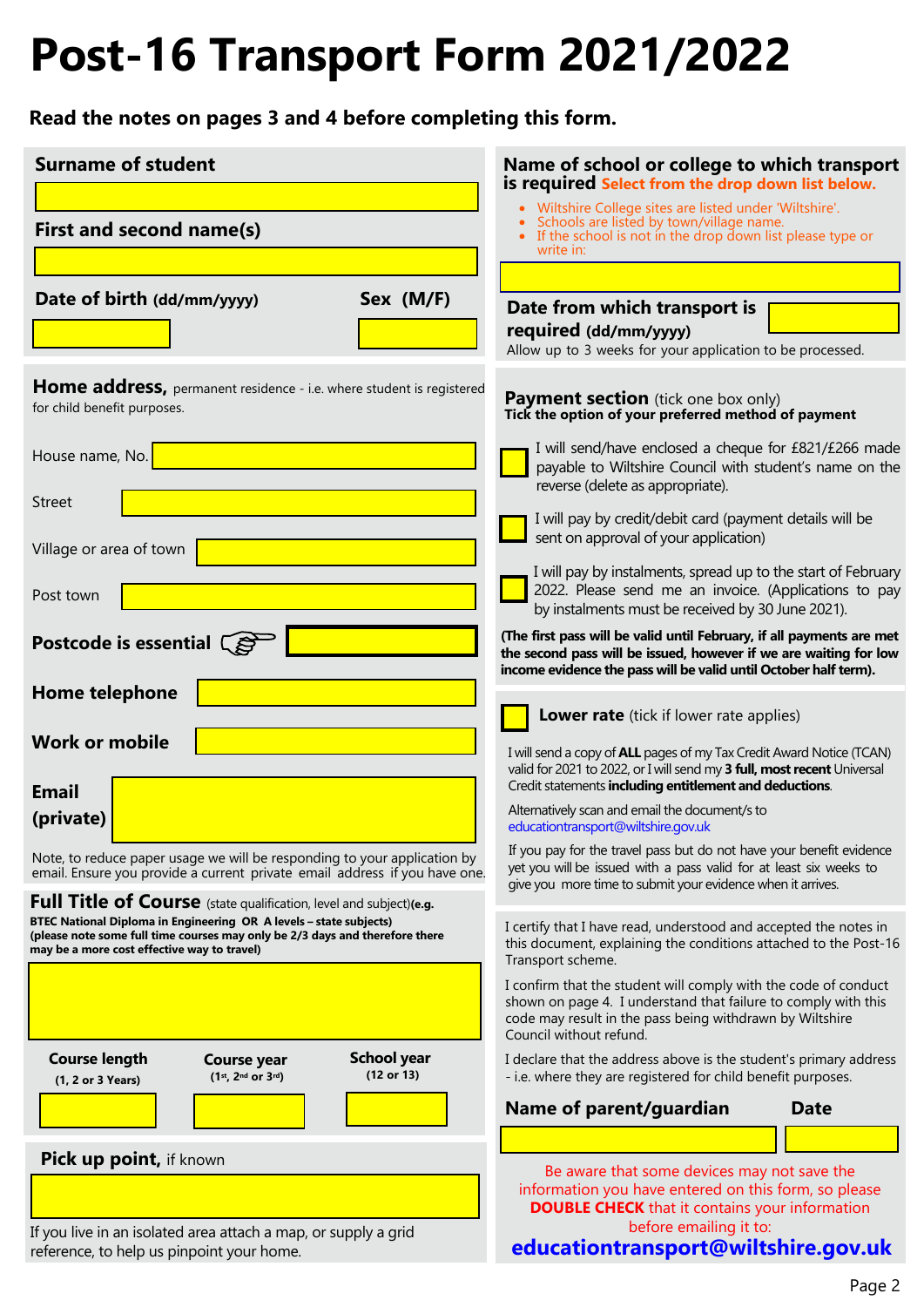All applications from Wiltshire residents are assessed according to Wiltshire Council's Education Transport Policy. For further information on the policy, please refer to the additional information on page 4. Please note a new application form should be completed each year for post16 transport. Additionally, the full education transport policy is available on-line at **www.wiltshire.gov.uk** or phone **0300 456 0100** to request a copy.

#### **What is this form for?**

This form enables you to apply for a **Post 16 travel pass** to travel from home to school or college if you are a Wiltshire resident. Transport will be provided on any day when the school/college is open for normal lectures but Wiltshire Council reserves the right to select the most appropriate/economical mode of transport.

We need the information requested on this form so that we can assess your application to see if you are eligible for a **Post 16 travel pass**. We will write back to let you know if we can help you under this scheme and to give further details about your application, and how to make payment.

#### **Do not complete this form if you are:**

(a) living within the boundary of Swindon Borough

- (b) going into lodgings
- (c) studying part time/apprenticeship
- (d) on block release
- (e) on a Government Training Scheme
- (f) sponsored by your employer
- (g) aged 19 or more at the start of term in the first year of your course
- (h) requiring door-to-door transport for Special Needs, there is a different form for this, please call 01225 757943
- (i) studying for a higher award Level 4/ undergraduate level.

#### **How do I qualify?**

You can apply for assistance with travel if you are aged at least 16 but less than 19 on the first day of the first year of your course of study, and you live three miles or more from, and attend, your designated school or college.

Please refer to the Post-16 Transport Policy on page 4 if you want to go to a non-designated sixth form/college.

#### **Is the council's transport scheme the most cost effective option for all sixth form and college travel?**

Not in all cases. As the standard charge has increased significantly in recent years, a number of bus companies are now offering season tickets at comparable or cheaper rates. It is also important to consider how many days the student will attend per week as this will also have an effect on the cost of transport. Please contact your local bus company for more details of what they may have to offer. If you are unsure as to which bus company to contact, call Passenger Transport on (01225) 713365 or email educationtransport@wiltshire.gov.uk

#### **How much will it cost me?**

The Wiltshire Council travel pass is available at a cost of £821 a year. It may be possible to pay this over seven months (1  $\times$  £119 and 6  $\times$  £117) providing you apply before **30 June 2021**. Payment can be made in full by cheque or debit/credit card.

#### **Lower rate pass**

If your Tax Credit Award Notice (TCAN) for 2021/22 states your gross income was less than **£20,819** for 2020/21 you can apply for a lower rate pass at a cost of £266. It may be possible to pay this over seven months (7 x £38) providing you apply before 30 June 2021. Payments need to be completed by February 2022.

#### **Where is my designated sixth form or college?**

All parish areas in Wiltshire are allocated a designated sixth form and college. For further details of the designated area for your address, please email **educationtransport@wiltshire.gov.uk** with details of your home address, including postcode.

#### **How will I get my pass?**

Assuming you apply for transport by 30 June 2021, submit all the evidence requested and make payment in time, a travel pass will be sent to your home address before your first day at sixth form or college (not including induction days). Occasionally it may be necessary to sign for the pass as some are sent by recorded delivery.

#### **What happens if I don't start my course?**

Telephone the Passenger Transport Unit on or before the first day of term to cancel your request. Any money that you have already paid towards your bus pass will be refunded on receipt of a returned pass, in the event this has been delivered.

#### **What if I no longer need my pass?**

Please return your pass to us with a note stating that it is no longer required. Passenger Transport will calculate any partial refund due based on the date of receipt in the office. Please note that no refund will be made without the pass being returned and no refunds will be made for passes returned and received after April 2022. For more details about the council's refund arrangements for post-16 transport or to find out how much you might receive, please email educationtransport@wiltshire.gov.uk

#### **What if I apply after 30 June 2021? If you apply after 30 June 2021, you may not be able to spread your payments over seven months.** Passenger Transport will endeavour to process your application and issue a pass for the beginning of term; however this may not always be possible. Please allow three weeks for your application to be processed.

#### **Do I need to send in a photograph?**

If you live in Royal Wootton Bassett, Purton, Cricklade or Lydiard Millicent area and studying at an establishment in Swindon, please enclose a passport photograph with your name written clearly on the back. Students travelling by train will need to add a passport size photo to the rail pass wallet when it is received in the post. For all other locations, a photograph is not required.